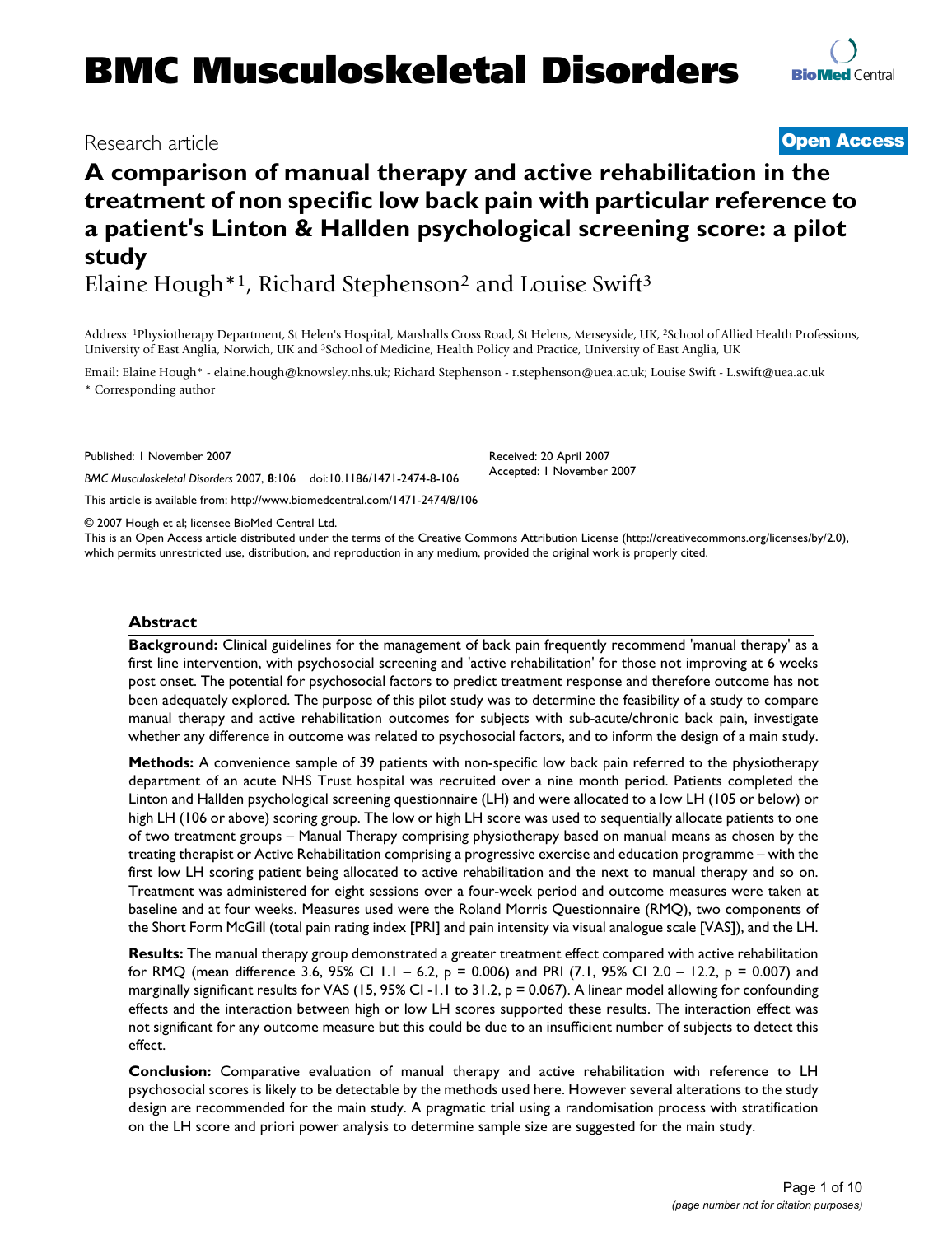#### **Background**

Non specific low back pain is one of the most common causes of disability affecting approximately 17.3 million people in the United Kingdom with direct costs to the National Health Service (NHS) of £1 billion per annum [1]. Current clinical guidelines for the management of non specific low back pain vary but generally recommend a primary intervention of manual therapy, during the acute stage, with an active rehabilitation programme for those patients not recovering beyond 6–12 weeks duration [2,3]. However, despite widespread acceptance, such guidelines tend to be consensus rather than evidence based with limited, and conflicting, evidence to support the use of manipulation [4-6] or exercise [7-9].

Several recent randomised control trials have compared physiotherapy and/or manual therapy with other management approaches for non specific low back pain but there remains conflicting and insufficient evidence from which strong conclusions may be drawn. Trials have variously suggested that: physiotherapy may be no more effective than one advice session [10]; spinal stabilisation may be more effective than manual therapy [11]; spinal stabilisation and manual therapy is no more effective than exercises and stabilisations, but both treatment approaches do show improvement over baseline [12]; manual therapy may be more effective than active rehabilitation in reducing pain, disability and improving general health and return to work [13]; manual therapy is better than stay active campaigns according to pain and disability rating[14]; manual therapy with specific exercises is more effective than manual therapy with no-specific exercise [15]. In the largest pragmatic randomised trial in the United Kingdom (UK BEAM Trial), 1334 patients were allocated to one of four main treatment arms with spinal manipulation and exercises showing greater improvements (over spinal manipulation alone, exercise alone and General Practitioner 'best practice') at 3 and 12 months based primarily on the Roland Morris Disability Questionnaire and Euroquol 5D, although the relative increases in function were small [16,17]. These findings were supported by patient perceptions of treatment, where general practitioners were perceived as non-experts and manual therapists perceived as hands-on experts, with a stronger perceived benefit from non-passive therapies [18] that may positively influence the findings. The trial also recommended an economic cost-effectiveness in favour of manipulation and exercise or manipulation alone [19].

There is increasing hypothecation that current practice and outcome measures are based on an assumed structural relationship between the cause and perception of non-specific low back pain [2] leading to some studies attempting to profile subjects towards treatment approaches [20-23]. Where psychosocial factors are known to influence pain perception [24] the analysis of such factors may identify patients who have a higher risk of developing long term disability [25]. Several researchers have specifically explored the effects of intervention on psychosocial status, or the influence of psychosocial factors on treatment outcomes [26-30]. Wand et al, [31] found that early intervention (compared to leave alone) had greater improvements in terms of disability, mood, general heath and quality of life at six weeks, and whilst disability and pain showed no greater difference in improvement between groups at six months, mood, general health and quality of life remained significantly improved.

#### *Aims*

We decided to conduct an exploratory pilot study with two specific aims:

1. To inform the design and feasibility of a future study of this subject.

2. To *provisionally* compare the effectiveness of manual therapy and active rehabilitation as first line interventions for patients referred to physiotherapy with non-specific low back pain of duration longer than 6 weeks, and whether this effect differs according to psychosocial status. Specifically to:

• Compare the effect of a manual therapy or active rehabilitation treatment intervention. The Roland Morris (RMQ) functional status questionnaire, the Pain Rating Index (PRI) and Visual Analogue Scale (VAS) components of the Short Form (SF) McGill pain questionnaire were selected as outcome measures.

• Investigate whether any difference found varies according to the subjects' psychosocial status as determined by an initial Linton and Hallden (LH) questionnaire score of 106 and above (high LH) compared with below 106 (Low LH).

#### **Methods**

The recruitment and progress of patients is offered as a CONSORT (consolidated standard for reporting clinical trials) diagram [59] in Figure 1.

#### *The sample*

A convenience sample of all patients with non-specific low back pain referred to the physiotherapy department of an acute NHS Trust hospital over a 9-month period was used. Patients who consented were included if they: were referred with somatic non-specific low back pain (with or without leg pain) with duration of 6 weeks or longer; were able to travel independently to the hospital; were literate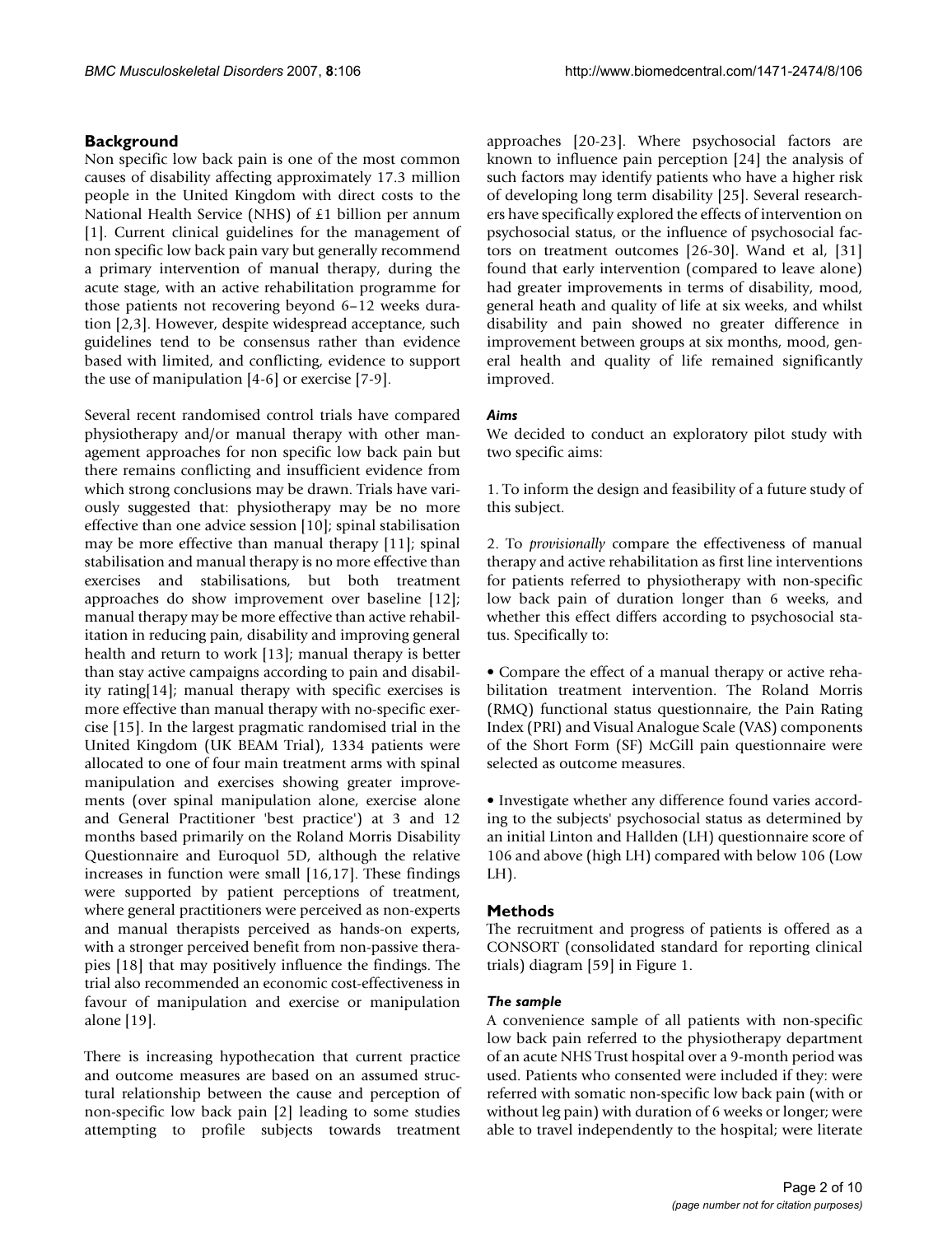

#### Figure 1

**Modified Consolidated Standard for reporting clinical trials (CONSORT) diagram for method [59]**. MT (manual therapy); AR (active rehabilitation); LH (Linton and Hallden Psychological Screening Score): low (below 106) or high (106 or above).

in the 'English' language sufficient to complete the outcome questionnaires; were aged between 18 and 70 years. Patients were excluded if they had: received physiotherapy of any kind within the last 3 months; participated in regular sporting activity similar to the active rehabilitation programme; any indication of unstable neurological signs; any known underlying pathology or systemic condition that may preclude the exercises associated with active rehabilitation; undergone spinal surgery within the last year.

Four physiotherapists, who would normally accept such referrals in this specific setting, were involved with recruitment into the study. Informed consent was obtained from every participant by the recruiting physiotherapist. For those patients who did not wish to participate, management options were discussed as per normal departmental practice and a 'follow up' appointment was arranged outside the study without delay. No patient was returned to the waiting list. The researcher gave specific verbal and written instruction to each recruiting physiotherapist to standardise the information given to the patient.

The LH questionnaire was administered at the point of entry into the study and patients allocated to a high LH score group (106 or above) or a low LH score group (below 106). Patients were then allocated to manual therapy or active rehabilitation treatment groups in sequence by their LH score, such that the first 'low' LH scoring patient was allocated to active rehabilitation, the second to manual therapy, the third to active rehabilitation, the fourth manual therapy and so on. Given the small sample size and limited time frame for the study, this ensured a similar number of 'high' and 'low' LH scores in each treatment group. On recruitment to the study baseline outcome measures were collected. The recruiting physiotherapist placed all the completed questionnaires into a sealed brown envelope thus ensuring blinding of the researcher and treating physiotherapist to the baseline scores.

The outcome measure questionnaires were completed for the second time after the interventions and returned by the patient in a sealed brown envelope. To reduce bias the researcher played no part in study other than outlined and all treating physiotherapists were blind to the LH scores and client self-report scores throughout.

All subjects were given the opportunity of the alternative treatment at the end of their allocated treatment.

#### *The interventions*

Subjects allocated to the active rehabilitation group received a progressive exercise and education programme based on that of Klaber Moffat & Frost [32], involving twice-weekly attendance over 4 weeks with programmes commencing every month. All subjects allocated to the active rehabilitation group joined the next available programme along with non-study patients. One Senior I (higher clinical grade) and one Senior II (lower clinical grade) physiotherapist delivered the active rehabilitation as part of their normal working routine throughout the period of data collection; the same physiotherapists conducted each session of all programmes which ensured some degree of standardisation across programmes. Both therapists were equally experienced in the delivery of the programme.

The manual therapy group received physiotherapy based on manual means, including related home exercises. Treatment given was based on clinically reasoned assessment findings and treatment goals, mutually agreed between therapist and subject. Physiotherapists were free to select any treatments, limiting homogeneity and standardisation, but representing 'normal' practice that is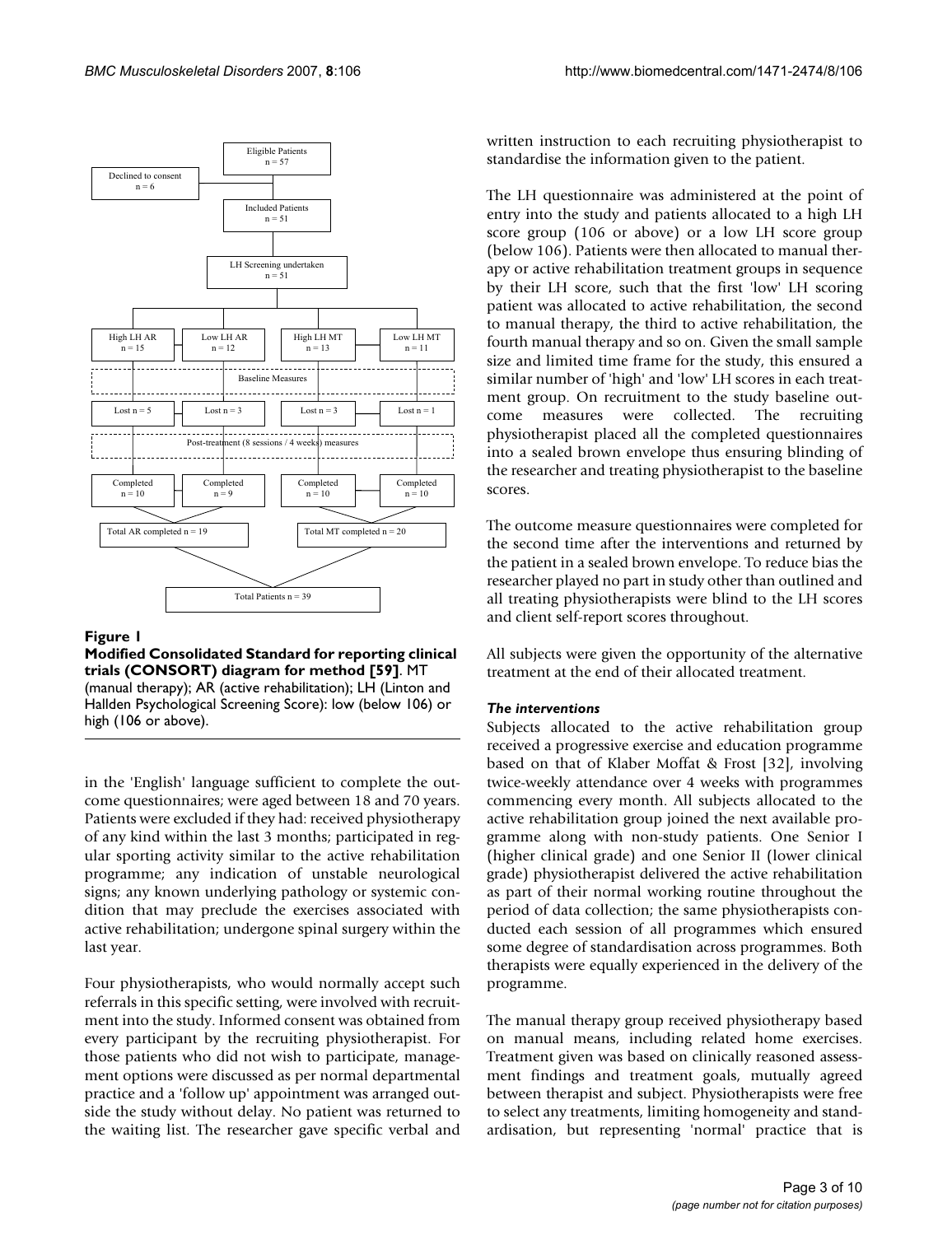increasingly accepted in clinical research [33]. Post-hoc analysis identified the techniques used as spinal manipulation and mobilisation; mobilisation of neural structures; muscle balance techniques; specific home exercises linked to treatment techniques given. Patient education and discussion of clinical findings were offered, together with an initial prognosis. Advice to remain active and gradually return to normal activities was also given.

Two Senior II physiotherapists, who worked in the outpatient department, treating patients with non-specific low back pain as part of their normal working routine, were responsible for manual therapy treatment intervention throughout the period of data collection. If improvement to discharge, occurred in the manual therapy group before the eight treatments were completed treatment was stopped accordingly, but a review appointment was made for the fourth week for the client to complete and return the outcome questionnaires. In such circumstances the treating physiotherapists were advised to make specific note and highlight this on the front of the patient's card. Where further treatment beyond four weeks was deemed appropriate in the manual therapy group, final outcome questionnaires were completed at four-weeks and treatment continued outside of the study remit.

For equity between treatment groups and to establish similar baseline data, all patients in each group were offered a similar pattern of eight treatments over four weeks.

#### *The measures*

Whilst many potential tools are available for identifying psychosocial factors [34,35] and focus on various aspects of psychological distress [36-40] the Linton & Hallden questionnaire was chosen as it was devised to evaluate a broad spectrum of psychosocial factors linked to development of chronic non-specific low back pain [28,41]. It has proven 'test-retest' reliability [41] receives widespread support [42,26], and is quick and easy to administer in the clinical setting. Subjects were categorised by LH score into high (106 and above) and low (below 106) groups as a score of 105 out of a possible 210 has previously indicated a relatively high level of risk of developing long term pain and disability [43]. Linton & Hallden [41] found a significant relationship between score and prognosis such that a score of 106 and above had 86% sensitivity and 75% specificity for absenteeism from work.

The RMQ covers a variety of activities of daily living, is self-administered and easy to complete, has proven validity [44], excellent reliability [45] and superiority over other functional status questionnaires in terms of sensitivity to change [46]. The PRI and VAS components of the SF McGill were selected as they provide information regarding the multi- and uni-dimensional experience and intensity of pain respectively. The total PRI has good test-retest reliability (0.76) [47] and proven validity [48,49]. The VAS, was included as a second pain measure since it has been shown to be sensitive to interventions that alter the sensory experience of pain [50].

#### *Data Analysis*

The data from the outcome measures were entered into SPSS for Windows software package (v.11) and subjected to descriptive and inferential analysis. Baseline data were compared between treatment groups for age, gender, employment status, chronicity, LH score, and the outcome measures of RMQ, PRI, VAS. The differences between post-treatment and baseline outcome measures for manual therapy and active rehabilitation were compared using an independent samples t test. However, to allow for possible confounding variables and investigate the possibility that the relative effects of manual therapy versus active rehabilitation differ according to LH score, each post-treatment outcome was regressed on treatment group, the corresponding baseline measure, gender, employment, LH (high or low), age, chronicity and the interaction between LH and type of treatment. A significance level of 0.05 was used for each test. Ethical approval was obtained.

#### **Results**

57 patients were invited to participate in the study, 6 patients declined because of the commitment to attend twice a week. Of the 51 entering the study 39 completed (see Figure 1); 12 patients (8 from the active rehabilitation group and 4 from the manual therapy group) were lost through attrition despite follow up. (Only two were contactable: one had altered work circumstances and one had unforeseen family situations that made attendance impossible). An administrative oversight resulted in one additional patient being allocated to the High LH active rehabilitation group ( $n = 15$ ) instead of the High LH manual therapy group ( $n = 13$ ). Table 1 shows the demographic and baseline data and tests for differences between the active rehabilitation and manual therapy interventions for those completing the study. No significant differences were found between the two treatment groups at baseline.

The changes between baseline and post-treatment appeared to be normally distributed for all three outcome measures. Further, Levene's test confirmed that equality of variance between groups could be assumed. For all outcome measures the mean change in manual therapy was greater than the mean change in active rehabilitation, mean difference for RMQ 3.6, 95% CI 1.1 – 6.2, p = 0.006, PRI 3.6, 95% CI 2.0 – 12.2, p = 0.007 and for VAS 15.0, 95% CI -1.1, 31.2, P = 0.067). These are reported in Table 2.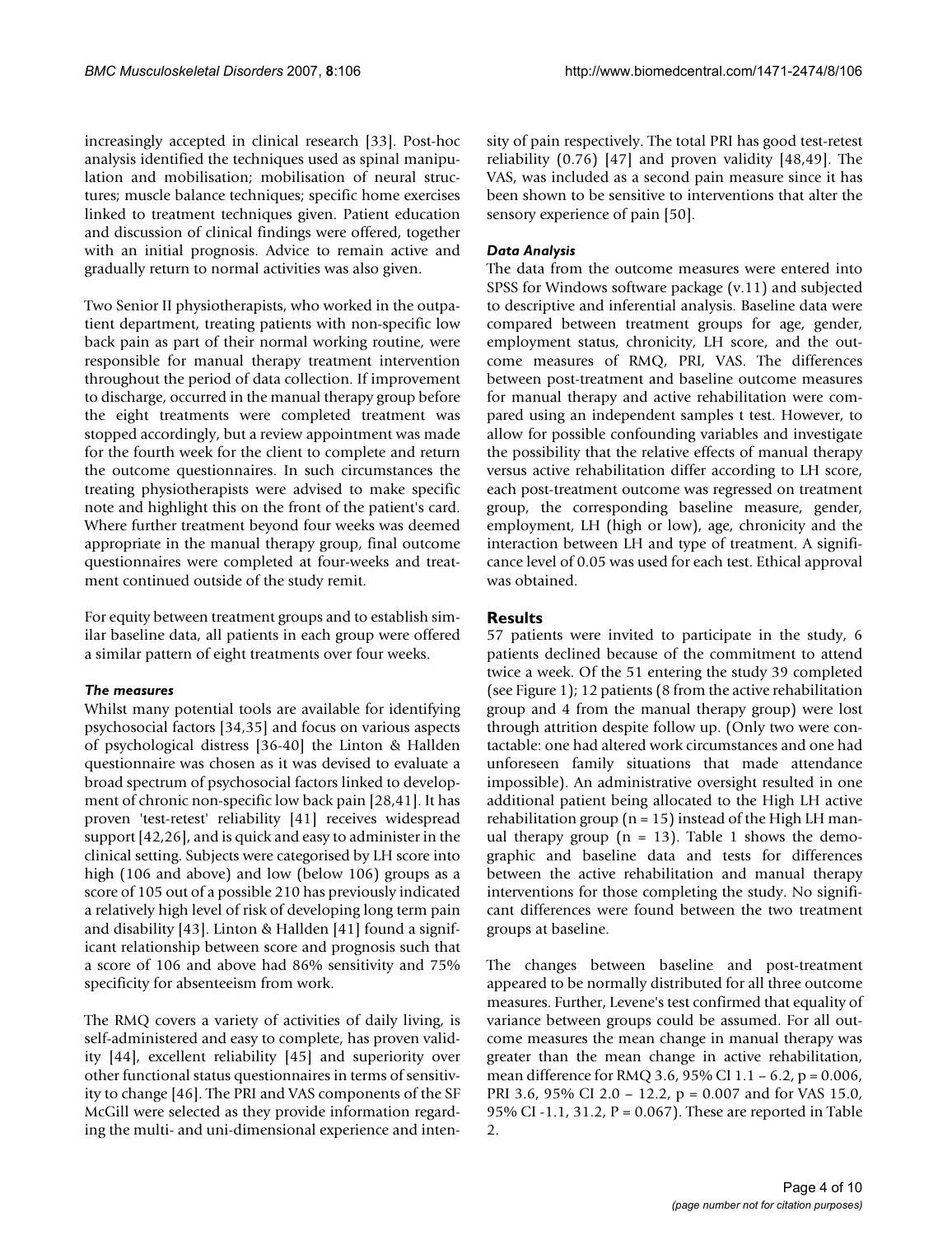|                                         | <b>AR Group</b>   | <b>MT Group</b>   | p     |
|-----------------------------------------|-------------------|-------------------|-------|
| Number                                  | 9                 | 20                |       |
| Age (range, median, mean $\pm$ sd)      | $18 - 63, 42$     | 29-66.48          | 0.401 |
|                                         | $43.0 \pm 13.3$   | $46.4 \pm 12.1$   |       |
| Gender (male: female)                   | 8 male: 11 female | 12 male: 8 female | 0.351 |
| <b>Employment status</b>                | II employed       | 14 employed       | 0.396 |
|                                         | I unemployed      | 0 unemployed      |       |
|                                         | 6 retired         | 3 retired         |       |
|                                         | I sick leave      | 3 sick leave      |       |
| Chronicity (weeks since onset of NSLBP) | $7 - 312, 20$     | $7 - 208, 24$     | 0.355 |
| Range, median, Mean ± sd                | $47.8 \pm 71.4$   | $41.8 \pm 46.2$   |       |
| Linton & Hallden Score                  | $61 - 149.106$    | 60-150, 103.5     | 0.989 |
| Range, median, mean ± sd                | $105.7 \pm 23.7$  | $106.3 \pm 24.6$  |       |
| High or low                             | 9 low, 10 high    | 10 low, 10 high   |       |
| VAS (Range, median, Mean ± sd)          | $2 - 100, 42$     | $2 - 70.46.5$     | 0.934 |
|                                         | $41 \pm 25.3$     | $41.6 \pm 18.9$   |       |
| PRI (Range, median, Mean ± sd)          | $1-25, 11$        | $2 - 38, 15$      | 0.235 |
|                                         | $11.7 \pm 6.3$    | $15.1 \pm 8.9$    |       |
| RMQ (Range, median, Mean ± sd)          | $2 - 17, 9$       | $2 - 21, 7$       | 0.270 |
|                                         | $9.2 \pm 4.3$     | $8.0 \pm 5.3$     |       |

**Table 1: Demographic and baseline statistics by treatment group. AR = active rehabilitation; MT = manual therapy; NSLBP = nonspecific low back pain; VAS = visual analogue scale; PRI = pain rated index; RMQ Roland Morris Questionnaire.**

Table 3 compares the mean difference between treatments (active rehabilitation versus manual therapy) for subjects with low and high LH scores. Those with high LH scores show a larger mean difference between treatments for RMQ and PRI, but a smaller one for VAS.

Table 4 shows the results from regressions of post-treatment outcome on the corresponding baseline outcome, treatment group, demographic variables (age, gender, status of employment), chronic nature of condition, high or low LH score, and allowing a possible interaction between high or low LH score and treatment group.

RMQ showed a significant difference between groups (mean 3.9, 95% CI 0.1 – 7.7, p = 0.043). Gender (p = 0.007) was the only other variable with  $p < 0.10$ , male having an adjusted mean score 3.9 lower. Treatment effect was significant (mean 7.9, 95% CI 0.4 – 15.5, p = 0.041) for PRI. Employment ( $p = 0.011$ ) and gender ( $p = 0.045$ ) were both significant predictors of the change score. Treatment group was borderline significant ( $p = 0.055$ ) for VAS, with final adjusted active rehabilitation mean score 15.8 higher than manual therapy (95% CI -6.0 to 37.5). Of the potential confounders, none were significant and only gender had p < 0.10.

The LH score was not significant for any outcome variable  $(p = 0.699$  for RMQ, 0.611 for PRI,  $p = 0.405$  for VAS). None of the interaction effects were significant ( $p = 0.820$ , 0.259, 0.802 for RMQ, PRI and VAS respectively). However, confidence intervals in both cases were wide (Table 4) so this does not preclude the existence of a non-zero main effect or interaction.

### **Discussion**

This pilot study found no patients were referred with onset of non-specific low back pain of 6 weeks duration, and only 2 people who completed the study had suffered less than 8 weeks. This supports previous research that it is difficult to implement CSAG recommendations within the specific time frame (and therefore effectively research the outcomes of any implementation) due to the delay in

**Table 2: Two sample comparison of change in treatment (pre – post) by treatment group. AR = active rehabilitation; MT = manual therapy; NSLBP = non-specific low back pain; VAS = visual analogue scale; PRI = pain rated index; RMQ Roland Morris Questionnaire.**

|            | Group | $n =$ | Mean   | Std dev. | Difference in means MT-AR (95% CI) | D    |
|------------|-------|-------|--------|----------|------------------------------------|------|
| <b>VAS</b> | AR    | 19    | 3.3    | 26.3     | $15.0$ (-1.1,31.2)                 | .067 |
|            | MT    | 20    | 18.3   | 23.5     |                                    |      |
| <b>RMQ</b> | AR    | 19    | 0.6    | 3.2      | $3.6$ (1.1,6.2)                    | .006 |
|            | MT    | 20    | 4.2    | 4.5      |                                    |      |
| PRI        | AR    | 19    | $-0.1$ | 7.2      | 7.1(2.0, 12.2)                     | .007 |
|            | МT    | 20    | 7.0    | 8.5      |                                    |      |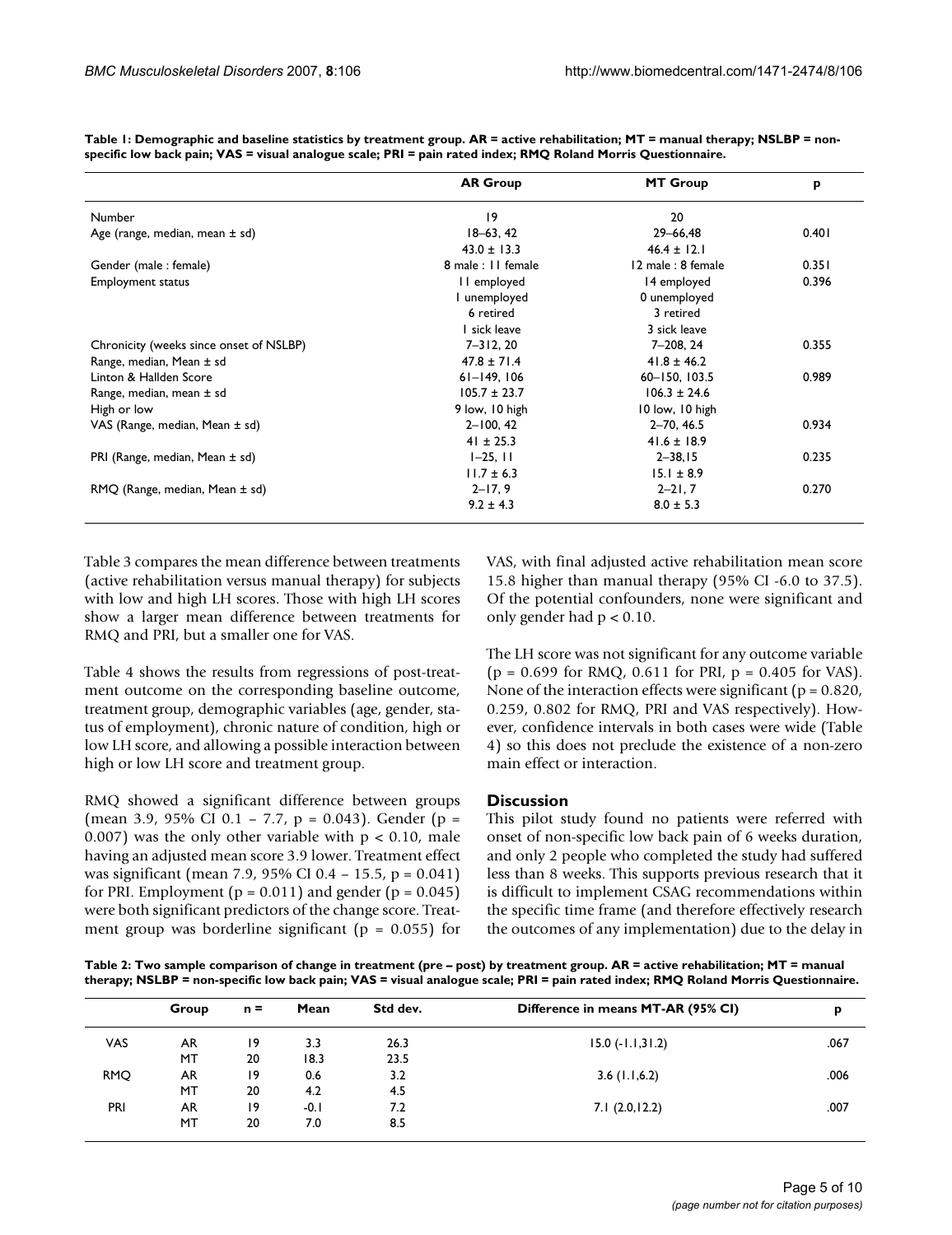**Table 3: Difference between treatment mean (AR – MT) for high and low LH scores. AR = active rehabilitation; MT = manual therapy; VAS = visual analogue scale; PRI = pain rated index; RMQ Roland Morris Questionnaire.**

|            | TOW                        | HIGH                       |
|------------|----------------------------|----------------------------|
| <b>RMO</b> | $0.556 - 3.300 = -2.744$   | $0.600 - 5.100 = -4.500$   |
| <b>PRI</b> | $2.889 - 5.900 = -3.011$   | $-2.800 - 8.100 = -10.900$ |
| VAS        | $8.444 - 26.900 = -18.456$ | $-1.400 - 9.700 = -11.100$ |

patient presentation [42,51]. It is also a consequence of recruitment being at the point of referral to physiotherapy as previous research suggests general practitioners have a lack of awareness of the guidelines and the need for early referral [52,53].

The age and gender range of subjects recruited to the study appear to reflect the clinical population normally referred to the host physiotherapy department, although the attrition rate was higher than normally recorded. The specific process of allocation by LH score, whilst essential to balance numbers of low and high scores within each treatment arm, is in direct contrast to the normal practice of negotiated management and mutually formulated treatment goals and this may have generated higher attrition. It may also be the case that recruitment via the contact physiotherapist, rather than via other sources of referral, may have introduced a selection bias towards attrition at the point of obtaining consent and this would warrant further consideration in further studies. For future studies, access to patients with acute non-specific low back pain may need to be through direct access to minimise time delays in presentation and to reduce 'gate-keeper' influences – for example, in the initial selection of patients for physiotherapy and again at the point of attendance – in recruitment.

 $23.5\%$  (n = 12) of the 51 subjects recruited did not complete, with 8 subjects from the active rehabilitation group (5 from the High LH active rehabilitation group) lost prior to completion. Post-hoc analysis of the subjects lost to the trial  $(n = 12)$  compared to those subjects who completed the study  $(n = 39)$  found that younger, unemployed people with higher psychosocial risk scores tended to 'drop out' of treatment. The mean age of those lost to the study was 10 years younger than those who completed the study; mean LH score was 116 as opposed to 106 in the 'study' group. All subjects 'lost' were either 'unemployed' or on sick leave from work, as opposed to only 5 of the 39 subjects who completed the study. Such attrition is not unusual in trials studying non-specific low back pain: Geisser *et al*, [15] lost 28% of subjects during their trial period, and Frost *et al*, [10] lost 30%, although most were lost to follow up. Goldby *et al*, [11] recruited 346 subjects of which 302 entered the study but 22% withdrew or were withdrawn during the intervention period, and 50% were lost to the trial by the end of the two-year study period. In terms of the higher attrition in the active rehabilitation group, Lewis *et al*, [12] reflected similar findings although of the 18 subjects (from 80) lost during their study period only 7 (17.5%) were from the active exercise group ( $n = 40$ ). Whilst there is a lack of information regarding population characteristics of those who fail to complete trials relating to non-specific low back pain, we note our population reflects key findings by Hay *et al*, [30] that young male unemployed subjects are more likely to fail to complete treatment. We are also mindful that a patient's positive attitudes to treatment may have an influential effect on their perceived benefits and compliance [18] and the potential for a greater number of patients in this sample (through their presentation and possible request for referral to physiotherapy) to hold more strongly with beliefs related hands-on practice and intervention. This was possibly indicated at the end of the trial period when patients for whom treatment had not satis-

| Table 4: Regression of outcomes on demographic and baseline values, treatment group and LH high or low. AR = active rehabilitation; |
|-------------------------------------------------------------------------------------------------------------------------------------|
| MT = manual therapy; VAS = visual analogue scale; PRI = pain rated index; RMQ Roland Morris Questionnaire; Unemp = unemployed.      |

| <b>Parameter</b> | <b>VAS</b>             |       | <b>PRI</b>              |       | <b>RMQ</b>                 |       |
|------------------|------------------------|-------|-------------------------|-------|----------------------------|-------|
|                  | Coefficient (95% CI)   | p     | Coefficient (95% CI)    | p     | Coefficient (95% CI)       | P     |
| Treatment (AR)   | $15.8(-6.0,37.5)$      | 0.149 | 7.9(0.4, 15.5)          | 0.041 | 3.9(0.1,7.7)               | 0.043 |
| Male             | $-13.8(-29.8,2.2)$     | 0.089 | $-5.9$ ( $-11.6,-13$ )  | 0.045 | $-3.9(-6.7,-1.2)$          | 0.007 |
| Employed*        | 7.0                    | 0.456 | 0.2                     | 0.941 | 2.0                        | 0.250 |
| Off sick*        | 24.7                   | 0.107 | 12.3                    | 0.021 | 3.6                        | 0.169 |
| $Unemp*$         | 24.3                   | 0.295 | 22.8                    | 0.008 | 4.7                        | 0.250 |
| LH Low           | $-8.5$ $(-28.9, 12.0)$ | 0.405 | $4.3$ ( $-2.8$ , I I.3) | 0.228 | $0.9(-3.0, 4.8)$           | 0.637 |
| Age              | $-0.91(-0.6,0.6)$      | 0.977 | $0.1(-0.1,0.3)$         | 0.425 | $0.004 (-0.113, 0.120)$    | 0.951 |
| Chronicity       | $-0.03 - 0.2$ , 0.1    | 0.648 | $-0.01$ $(-0.05, 0.04)$ | 0.788 | $-0.008$ $(-0.032, 0.017)$ | 0.527 |
| AR × LH low      | $-3.7$ $(-33.2,25.9)$  | 0.802 | $-5.6$ ( $-15.5,4.4$ )  | 0.259 | $-0.6$ $(-5.6, 4.5)$       | 0.820 |
| <b>Baseline</b>  | 0.28                   | 0.098 | 0.6(0.3, 1.0)           | 0.001 | 0.7(0.4, 1.1)              | 0.000 |

\* compared to retired/not looking for work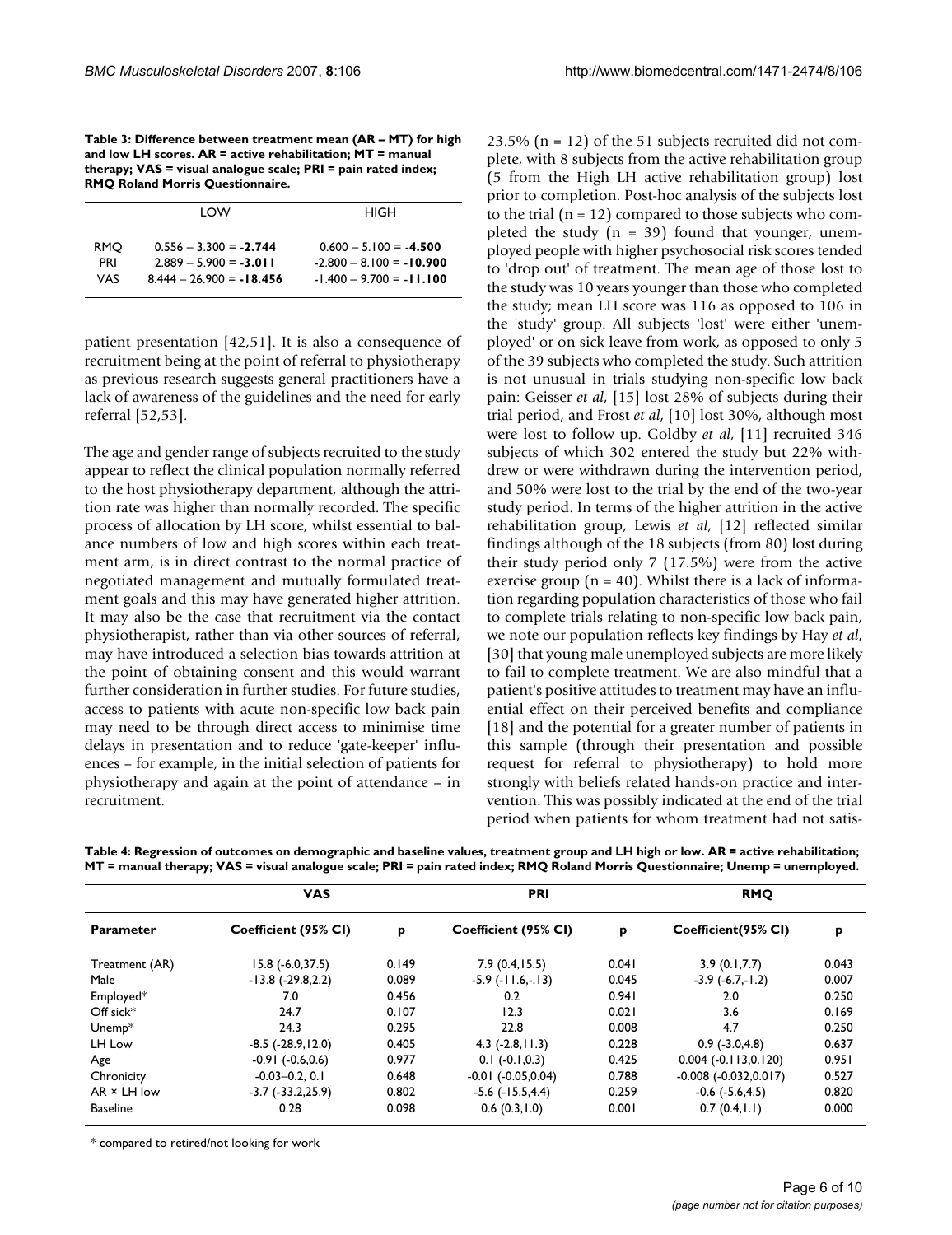factorily resolved their clinical signs and symptoms were offered the opportunity to undertake alternative treatments: 4 patients in the active rehabilitation group requested manual therapy in contrast with no members of the manual therapy group requesting active rehabilitation. However, no baseline data was collected about patient preference and so this potential influence is highlighted for further study.

In final consideration of the effects of attrition, it is noted that no intention to treat analysis was carried out. Thus, whilst table 1 and the associated population analysis demonstrates sound randomisation at recruitment, it cannot be assumed that the population completing the trial had not been subject to further bias linked to the reasons for attrition. As noted above, only two subjects were contactable following their withdrawal from the trial and so further outcome data was unavailable.

Outside of the noted problems of failure to recruit acute patients, potential selection bias and attrition, the pilot design was considered as feasible for further studies.

In relation to the second aim of the study, to provisionally consider the data generated we note that subjects following manual therapy intervention demonstrated greater improvement in all outcome measures and our results favoured this first line intervention for this sample population. We are mindful of the small sample size and the potential effect of this on any assumed treatment effect demonstrated within the data but offer the preliminary analysis and discussion with respect to this.

The trend within our results is to support previous findings for manual therapy [13,14,16] but also to add conflict to studies that have found in favour of active rehabilitation [54] or stabilisation exercises [11,12]. However, specifically, as we chose to replicate normal practice, our trial could not incorporate a 'no intervention group' control and we can offer no conclusion as to whether either manual therapy or active rehabilitation was more beneficial than 'normal' recovery; a feature of pragmatic clinical trials.

Further caution is applied to our results in that we have considered very short-term effects (immediate post-treatment) associated with manual therapy and it is recognised that follow-up would be a requirement of any trial. Previous research considering the longer-term benefit of various treatment approaches has been largely inconclusive [55]. For example, Aure *et al*, [13] found manual therapy demonstrated significantly greater improvements than active rehabilitation in short and long term follow up, and the UK BEAM trial [16-19] identified significant improvements for manipulation and exercise 12 months postintervention. This is in direct contrast to other studies [30,54,56] that found no evidence that manual therapy was superior to other conventional treatments or exercise over time.

In contrast to CSAG recommendations [2] that active rehabilitation should be used for those patients with nonspecific low back pain who are not improving at 6 weeks, we identify a trend that suggests manual therapy may still be effective in sub-acute and chronic populations, and that this may be more effective than active rehabilitation. We are mindful that the recruitment excluded patients who had undergone physiotherapy within the past three months and as such our population does not necessarily represent a population for whom previous manual therapy has proven unsuccessful, which is the intention of the CSAG guidelines. Active rehabilitation may have a greater influence on those clients who have not responded to previous treatment [57], which our design did not accommodate. Again, given the small numbers included in this pilot and the means of recruitment, it may also be that our study population did not sufficiently recruit patients who are receptive to a cognitive approach [41,58]. It may also be the case that the small numbers lead to insufficient randomisation of characteristics associated with influence on treatment outcomes of positive or negative beliefs related to passive or active treatment approaches; patients have previously perceived manual therapy to be more passive, but more associated with hands-on expertise, than active exercise [18].

Our design sought to specifically consider the influence of psychosocial factors as a potential influence on the effectiveness of treatment mode, as suggested by CSAG guidelines [2]. From our preliminary results, psychosocial factors, as defined and measured through the LH Questionnaire, did not significantly influence outcome measures and provides no support for profiling patient subgroups based on psychosocial screening. For RMQ and PRI smaller difference in mean scores were found in the 'low' LH group. For VAS, however, a bigger mean difference occurred in the 'low' group. This lack of demonstrable significant influence may be related to the late onset of treatment [31] or the higher attrition rate in the group in the absence of an intention to treat analysis.

Retrospective power calculations should be interpreted with caution. However, using the estimated error variances of the change in outcomes and considering a balanced design with two levels of LH score and two treatment groups, a sample size of  $(4 \times 9 = 36)$  is sufficient to detect a difference in therapy means between LH groups of 52.9, 8.6 and 16.7 for VAS, RMQ and PRI respectively with 80% power. This study was, therefore, only sufficiently powered to detect very large mean differ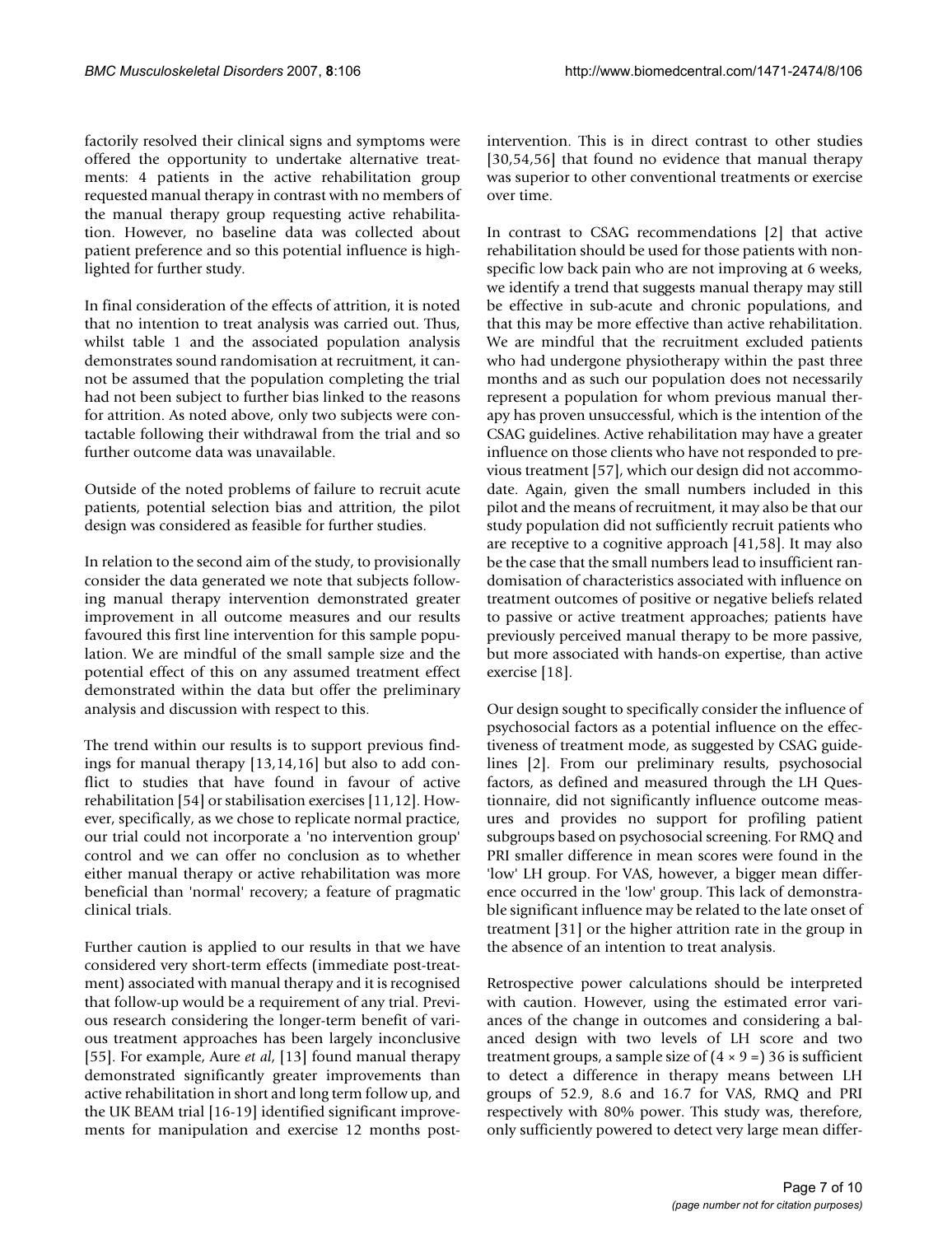ences between active rehabilitation and manual therapy for low and high LH scores. None-the-less, the data suggest that there is scope for more research in this area with a greater sample size to explore this possible interaction further.

Given that this is a pilot study we have not considered the issues of multiple comparisons because the main aim of the study requires the three statistical tests comparing manual therapy and active rehabilitation and the corresponding tests of interaction only. This would need address in the main study.

#### **Conclusion**

This was a small feasibility study and the data should be interpreted with great caution. All subjects with non-specific low back pain undertaking manual therapy as first line intervention fared significantly better in reduced pain intensity and increased functional outcomes than those following an active rehabilitation treatment programme over a 4-week period. There was no evidence that this effect differed between subjects with 'high' or 'low' LH scores.

The preliminary analysis of the data was to consider whether this pilot study could support wider enquiry, via a pragmatic randomised trial, into the comparative benefits of active rehabilitation versus manual therapy or a combination of both approaches at different stages of non-specific low back pain history. We believe the design and outcome measures selected are appropriate, and the results sufficiently interesting enough to warrant further study with the following recognition and recommendations:

1) The study was powered to detect only major interaction effects and the small sample size recruited indicates a priori power analysis should be performed to determine minimum sample size required

2) The potential placebo influence where different grades of physiotherapist managed the different treatment arms is consistent with the 'real life' clinical environment.

3) The main study may be best served by a pragmatic study design. A randomisation process with stratification based on the LH score may be employed to subgroup rather than purposive allocation based on the LH score.

4) Recruitment via direct access and/or specific recruitment strategies to address the delay in presentation to physiotherapy and the potential selection bias that exists at each contact point for patients (e.g., general practitioner, physiotherapist), and addresses patient self-selection should be considered.

5) Evidence of longer-term effect was not explored and the results are confined to the immediate post-treatment period. We suggest that the main study should consider long term follow up of the patients' outcome including investigation of the population lost to treatment.

6) Possible bias was introduced by using treating physiotherapist to administer the final questionnaires to patients to complete. Although the patient returned them separately in a sealed brown envelope (therapist was blind to the actual results) it is recommended that a research assistant administer all questionnaires.

### **Competing interests**

The author(s) declare that they have no competing interests.

#### **Authors' contributions**

EH conceived of the initial project, study design, acquisition of data, initial analysis and write-up as part of MSc. EH drafted the current manuscript. RS acted as supervisor throughout the MSc process and was involved in critically revising the subsequent document in readiness for submission to publication.

LS performed statistical analyses of original MSc data to prepare current document and gave valuable input to prepare for submission to publication. All authors approve this final submission.

### **Acknowledgements**

We would like to thank Ruth Sephton and all the physiotherapy team at St Helens and Whiston Hospitals for supporting this study and Jeanette Caulton for helpful suggestions. Also Dr Steven Linton.

#### **References**

- 1. Maniadakis N, Gray A: **The economic burden of back pain in the UK.** *Pain* 2000, **84:**95-103.
- 2. Clinical Standards Advisory Group: *Epidemiology Review: the Epidemiology and Cost of Back Pain* HMSO, London; 1994.
- 3. Koes BW, van Tulder MW, Ostelo R, Burton KA, Waddell G: **Clinical guidelines for the management of low back pain in pri**mary care. An international comparison. **26:**2504-2596.
- 4. Mohseni-Bandpei MA, Stephenson R, Richardson R: **Spinal manipulation in the treatment of low back pain: a review of the literature with particular emphasis on randomised control trials.** *Physical Therapy Reviews* 1998, **3:**185-194.
- 5. Assendelft WJJ, Morton SC, Yu EI, Suttorp MJ, Shekelle PG: **Spinal manipulative therapy for low back pain. A meta-analysis of effectiveness relative to other therapies.** *Annals of Internal Medicine* 2003, **138(11):**871-881.
- 6. Avery S, O'Driscoll M-L: **Randomised controlled trials on the efficacy of spinal manipulation therapy in the treatment of low back pain.** *Physical Therapy Reviews* 2004, **9:**146-152.
- 7. Koes BW, Bouter LM, Beckerman H, van der Heijden GJMG, Knipschild PG: **Physiotherapy exercises and back pain: a blinded review.** *British Medical Journal* 1991, **302:**1572-1576.
- 8. Van Tulder MW, Malmivaara A, Esmail R, Koes B: **Exercise therapy for low back pain. a systematic reviewwithin the framework of the cochrane collaboration back review group.** *Spine* 2000, **25:**2784-2796.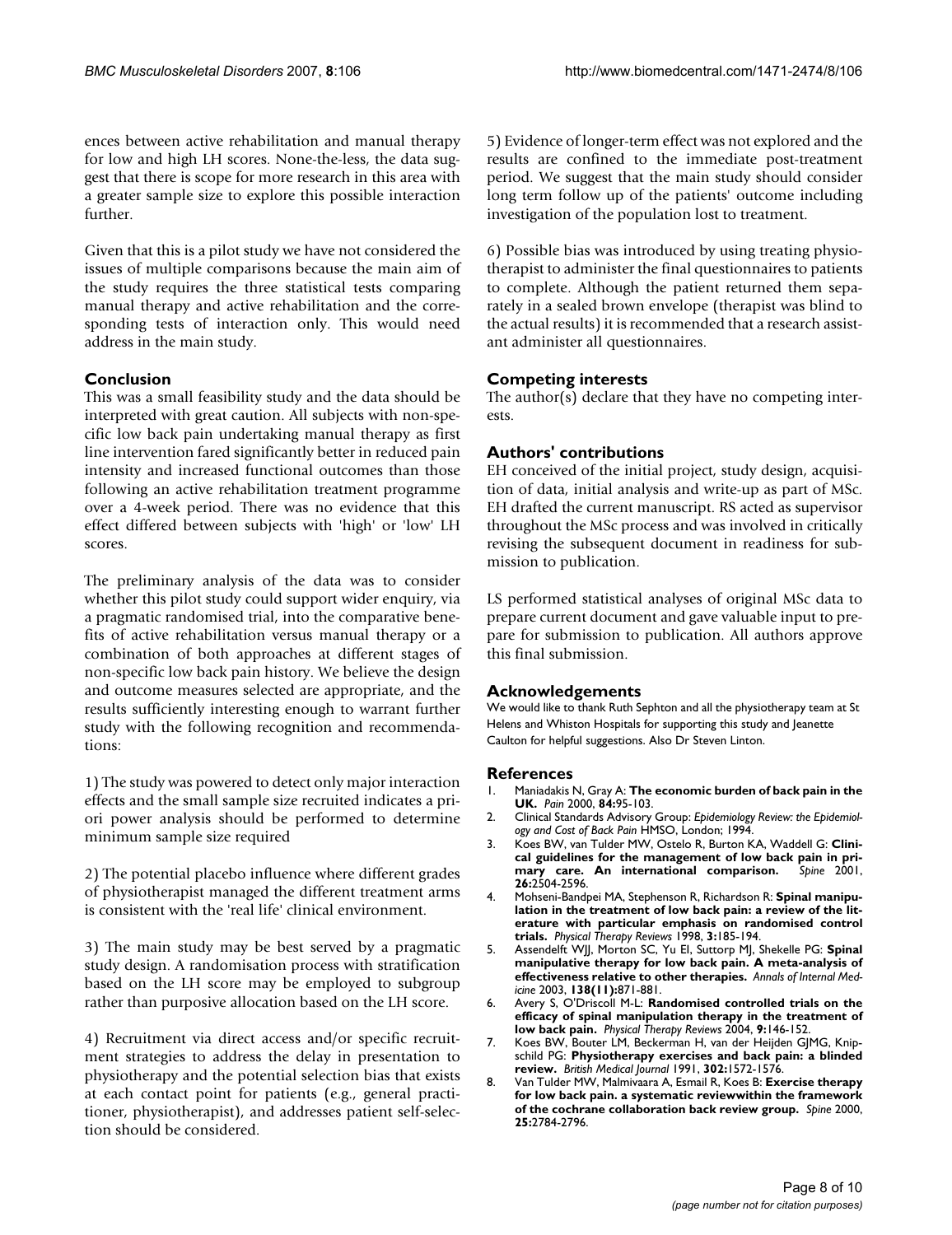- 9. Furlan AD, Clarke J, Esmail R, Sinclair S, Irvin E, Bombardier C: A **Critical Review of Reviews on the Treatment of Chronic Low Back Pain.** *Spine* 2001, **26:**E155-162.
- 10. Frost H, Lamb SE, Doll HA, Carver PT, Stewart Brown S: **Randomised controlled trial of physiotherapy compared with advice for low back pain.** *British Medical Journal* 2004, **329:**708-780.
- 11. Goldby LJ, Moore AP, Doust J, Trew ME: **A randomised control**led trial investigating the efficiency of musculoskeletal phys-<br>iotherapy on chronic low back disorder. Spine 2006, iotherapy on chronic low back disorder. **31:**1083-1093.
- 12. Lewis JS, Hewitt JS, Billington L, Cole S, Byng J, Karayiannis S: **A randomised clinical trial comparing two physiotherapy interventions for chronic low back pain.** *Spine* 2005, **30:**711-721.
- 13. Aure OF, Nilsen JH, Vasseljen O: **Manual therapy and exercise therapy in patients with chronic low back pain a randomised controlled trial with 1 year follow up.** *Spine* 2003, **28:**525-531.
- 14. Grunnesjo MI, Bogefeldt JP, Svardsudd KF, Blomberg SI: **A randomised controlled clinical trial of stay-active care versus manual therapy in addition to stay active care: functional variables and pain.** *Journal of Manipulative and Physiological Therapeutics* 2004, **27:**431-441.
- 15. Geisser ME, Wiggert EA, Haig AJ, Colwell MO: **A randomized, controlled trial of manual therapy and specific adjuvant exercise for chronic low back pain.** *Clinical Journal of Pain* 2005, **21:**463-470.
- 16. UK BEAM Trial Team: **United Kingdom back pain exercise and manipulation (UK BEAM) randomised trial: effectiveness of physical treatments for back pain in primary care.** *British Medical Journal* 2004, **329:**1377-1381.
- 17. UK BEAM Trial Team: **UK back pain exercise and manipulation (UK BEAM) trial – national randomised trial of physical treatments for back pain in primary care: objectives, design and interventions.** *BioMed Central Health Services Research* 2003, **3:**16. doi: 10.1186/1472-6963-3-16
- 18. Underwood MR, Harding G, Klaber Moffett J: **Patient perceptions of physical therapy within a trial for back treatments (UK BEAM) [ISRCTN32683578].** *Rheumatology* 2006, **45:**751-756.
- 19. UK BEAM Trial Team: **United Kingdom back pain exercise and manipulation (UK BEAM) randomised trial: cost effectiveness of physical treatments for back pain in primary care.** *British Medical Journal* 2004, **329:**1381-1385.
- 20. McCarthy CJ, Cairns MC: **Why is the recent research regarding non specific pain so non specific.** *Manual Therapy* 2005, **10:**239-241.
- 21. Fritz JM, Delitto A, Erhard RE: **Comparison of classification based physical therapy based on clinical practice guidelines for patients with acute low back pain: a randomised controlled clinical trial.** *Spine* 2003, **28:**1363-1372.
- 22. Childs JD, Fritz JM, Flynn TW, Irrang PJ, Johnson KK, Majkowski GR, Delitto A: **A clinical prediction rule to identify patients with low back pain most likely to benefit from spinal manipulation: a validation study, Annals of Internal Medicine.** 2004, **141:**920-929.
- Brennan GP, Fritz JM, Hunter SJ, Thackeray A, Delitto A, Erhard RE: **Identifying subgroups of patients with acute/subacute 'nonspecific' low back pain: results of a randomized clinical trial.** *Spine* 2006, **31:**623-631.
- 24. Main CJ, Watson P: **Psychological aspects of pain.** *Manual Therapy* 1999, **4:**203-215.
- 25. Boersma K, Linton SJ: Psychological processes underlying the **development of chronic pain: a prospective study of the relationship between profiles of psychological variables in the fear avoidance model and disability.** *Clinical Journal of Pain* 2006, **22:**160-166.
- 26. Kendall NAS, Linton S, Main C: *Guide to assessing psychosocial yellow flags in acute low back pain, Accident Rehabilitation and Compensation Insurance Corporation and National Advisory Committee on Health and Disability* Wellington, New Zealand; 1997.
- 27. Hurley DA, Dusoir TE, McDonough SM, Moore AP, Baxter GD: **How effective is the acute low back pain screening questionnaire for predicting 1 year follow up in patients with low back pain.** *Clinical Journal of Pain* 2001, **17:**256-263.
- 28. Linton SJ, Hallden K: **Can we screen for problematic back pain? a screening questionnaire for predicting outcome in acute and subacute back pain.** *Clinical Journal of Pain* 1998, **14:**209-215.
- 29. Linton SJ, Nordin E: **A 5 year follow up evaluation of the health and economic consequences of an early cognitive behavioural intervention for back pain: a randomised controlled trial.** *Spine* 2006, **31:**853-8.
- 30. Hay EM, Mullis R, Lewis M, Vohora K, Main CJ, Watson P, Dziedzic KS, Sim J, Mins Lowe C, Croft PR: **Comparison of physical treatments versus a brief pain-management programme for back pain in primary care: a randomised clinical trail in physiotherapy practice.** *Lancet* 2005, **365:**2024-2030.
- 31. Wand BM, Bird C, McAuley JH, Dore CJ, MacDowell M, De Souza LH: **Early intervention for the management of acute low back pain: a single-blind randomized controlled trial of biopsychosocial education, manual therapy, and exercise.** *Spine* 2004, **29:**2350-2356.
- 32. Klaber Moffatt J, Frost H: **Back to Fitness Programme.** *Physiotherapy* 2000, **86:**295-305.
- 33. Koes BW, Bouter LM, Van Mameren H, Essers AH, Veerstegen GMJR, Hofhuizen DM, Houben JP, Knipschild PG: **Randomised controlled trial of manipulative therapy and physiotherapy for persistent back and neck complaints: results of one year follow up.** *British Medical Journal* 1992, **304:**601-605.
- 34. Waddell G, Newton M, Henderson I: **A fear avoidance beliefs questionnaire and the role of fear avoidance beliefs in chronic low back pain and disability.** *Pain* 1993, **52:**157-168.
- 35. Watson P, Kendall N: **Assessing psychosocial yellow flags.** In *Topical Issues in Pain 2* Edited by: Gifford L. Falmouth: CNS Press; 2000:111-131.
- 36. Main CJ: **The modified somatic perception questionnaire.** *Journal Psychosomatic Research* 1983, **27:**503-514.
- 37. Main CJ, Wood PL, Hollis S, Spanswick CC, Waddell G: **The distress and risk assessment method: a simple patients classification to identify distress and evaluate the risk of poor outcome.** *Spine* 1992, **17:**42-52.
- 38. Main CJ, Waddell G: **The detection of psychological abnormality in chronic low back pain using four simple scales.** *Current Concepts in Pain* 1984, **2:**10-12.
- 39. Rosenstiel AK, Keefe FJ: **The use of coping strategies in chronic low back pain patients: relationship to patient characteristics and current adjustments.** *Pain* 1983, **17:**33-44.
- 40. Keefe FJ, Linton SJ, Le Febre JC: **The outcome evaluation questionnaire, description and initial findings.** *Scandinavian Journal of Behaviour Therapy* 1992, **22:**139-145.
- 41. Linton SJ, Hallden K: **Risk factors and the natural course of acute and recurrent musculoskeletal pain: developing a screening instrument.** In *Proceedings of the 8th World Congress on Pain, Progress in Pain Research and Management* Edited by: Jensen TS, Turner JAZ. Wiesenfield-Hallin Seattle: IASP Press; 1997:527-536.
- 42. Waddell G: *The Back Pain Revolution* Churchill Livingstone: Edinburgh; 1998.
- 43. Linton S: *Manual for the orebro musculsoskeletal pain screening questionnaire* Orebro Medical Center. Sweden; 1999.
- 44. Deyo RA, Battie M, Beurskans AJHM, Bombardier C, Crost P, Koes B, Malmivaara A, Roland M, VonKorff M, Waddell G: **Outcome measures for low back pain research, a proposal for standardised use.** *Spine* 1998, **23:**2003-2013.
- 45. Kopec J, Esdaille J, Abrahamowicz M: **The quebec back pain disability scale: measurement properties.** *Spine* 1995, **20:**341-352.
- 46. Stratford PW, Binkley J, Solomon P, Gill C, Finch E: **Assessing change over time in patients with low back pain.** *Physical Therapy* 1994, **74:**528-533.
- 47. Hunter M, Phillips CR, Rachman S: **Memory for pain.** *Pain* 1979, **6:**35-46.
- 48. Melzack R, Perry C: **Self regulation of pain: the use of alpha feedback and hypnotic training for control of chronic pain.** *Experimental Neurology* 1975, **46:**452-469.
- 49. Turk DC, Rudy TE, Salovey P: **The mcgill pain questionnaire reconsidered: confirming the factor structure and examining appropriate uses.** *Pain* 1985, **21:**385-397.
- 50. Choiniere M, Melzack R, Girard N, Rondeau J, Paquin MJ: **Comparisons between patients and nurses assessments of pain and medication efficacy in severe burns injuries.** *Pain* 1990, **40:**143-153.
- 51. Hemingway H, Feder G: **Bad backs, good policy?** *British Journal of General Practice* 1995, **45:**456-457.